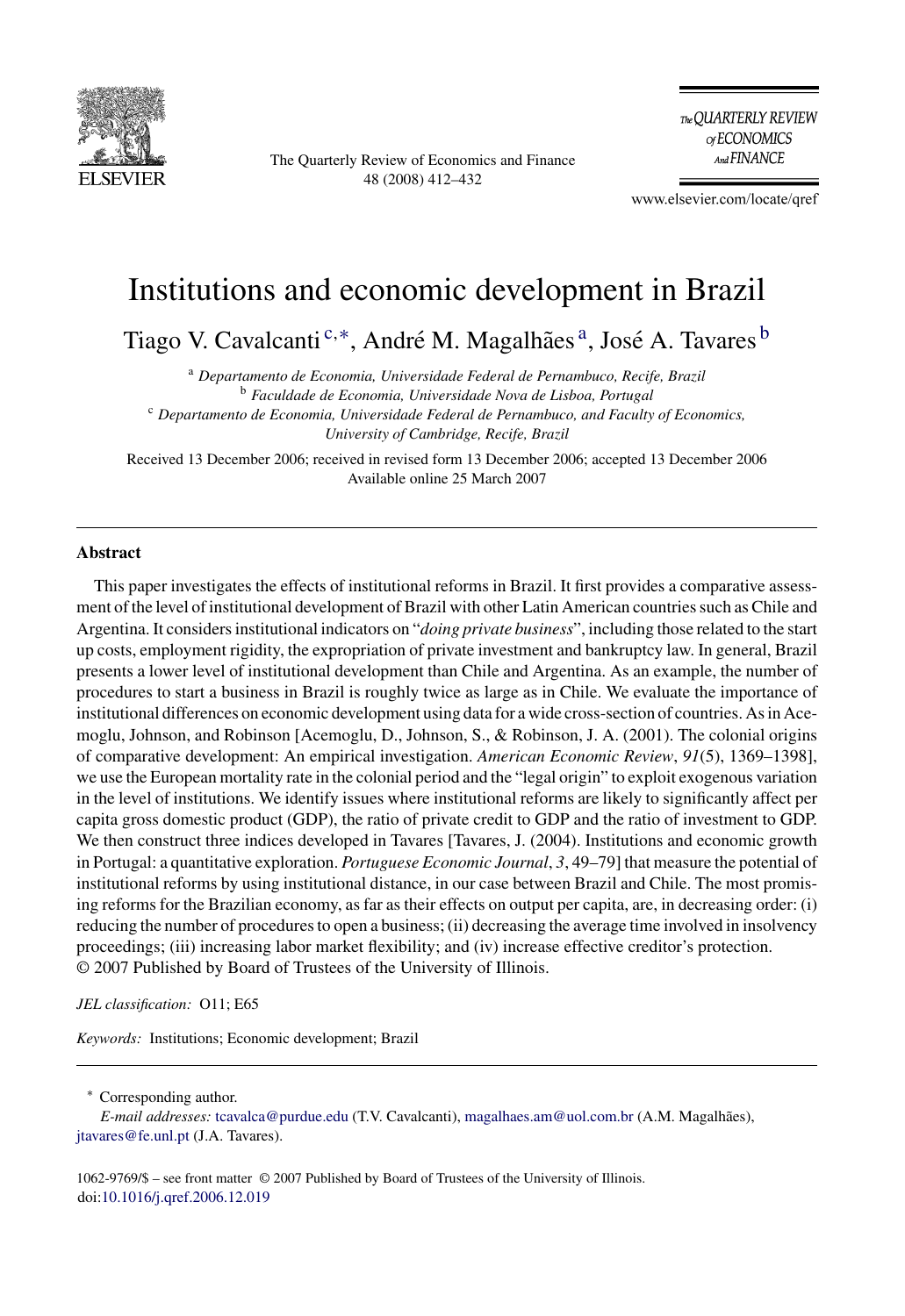## **1. Introduction**

Theoretical and empirical studies have shown that institutions have a first order effect on per capita income and on economic development (see Hall and Jones  $(1999)$ ).<sup>1</sup> Such studies have corroborated the [Douglass North \(1990\)](#page--1-0) hypothesis that institutions are the underlying determinant of long-run economic performance of nations. Countries with better institutions not only invest more in physical and human capital, but they also use these factors more efficiently.

In economics we cannot use laboratory experiments to determine the impacts of different policies and institutions on economic development. However, in the real world, there are various historical incidents that come close to the concept of "natural experiment". Some examples, as pointed out by [Mancur Olson \(1996\), a](#page--1-0)re the divergent path of North and South Korea, East and West Germany, and Hong Kong and Mainland China, countries that were divided for political reasons and followed divergent economical paths.<sup>2</sup> Another "experiment" is the colonization of the new world by Europeans. As argued by [Acemoglu, Johnson, and Robinson \(2001\), E](#page--1-0)uropeans adopted very different colonization policies in different colonies, originating a very diverse set of institutions.3 Where settler mortality was low and long stays palatable, colonizers adopted institutions that provide a legal environment that protected private property and constrained government and elite expropriation of private investment. In contrast, where settler mortality was high, colonizers created an extractive state, whose main purpose was the transfer of as much of the resource base as possible to the colonizers. Since there is path dependence on institutional changes, past institutions are correlated to current institutions and therefore affect current economic performance.

This does not mean that there is "*fate factor*" in economic development and poor countries will necessarily remain poor in the future. There is mobility in development and history is full of place changes in the economic development ladder. Some countries which were poor 40 years ago became rich in one generation (e.g., the so-called economic miracles of Singapore, South Korea and Taiwan). Others, which were relative rich 40 years ago, such as Argentina and Venezuela, have lost their position in the economic ladder and became economic disasters.<sup>4</sup> Finally, some countries have had persistent improvements in development despite being located in stagnated regions, e.g., Botswana and Chile.

<sup>&</sup>lt;sup>1</sup> [Cavalcanti and Novo \(2005\)](#page--1-0) also find evidence that institutions contribute significantly to more output per worker. In addition, they show that (i) the marginal contributions of institutions are larger at the bottom quantiles of the (conditional) distribution of output per worker, i.e., poor countries benefit the most from better institutions, and (ii) the conditional distribution of output per worker tends to become less disperse as countries reach higher levels of institutional development. Therefore, institutions are fundamental not only in promoting more development (output per worker) but also in promoting convergence in output per worker across nations.

<sup>&</sup>lt;sup>2</sup> As an example, North Korea stagnated in the last 40 years while South Korea is one of the growth miracles.

<sup>3</sup> Differently from [North, Summerhill, and Weingast \(2000\),](#page--1-0) [Sokoloff and Engerman \(2000, p. 219\)](#page--1-0) point out out that "*the relationship between national heritage and economic performance is weaker than popularly thought*... *Having been part of the British Empire was far from a guarantee of economic growth.*" They instead emphasize the role of factor endowment. According to them, the colonies that specialized in the production of sugar and other highly valued crops associated with large slave plantations adopted institutions that protected the elites and restricted the development of the low classes. The distribution of wealth remained highly unequal over time due to institutions that restricted the right to vote and the low investment in public education.

<sup>4</sup> According to the Penn World Table 6.1 in 1960 output per worker in Argentina and South Korea were about 60 and 15% of the United States output per worker, respectively. Forty years later output per worker in Argentina and South Korea were roughly 40 and 60% of the output per worker in the United States, respectively. In 1960 output per worker in Venezuela was about 85% of the American output level and the figure dropped to less than 30% in 2000.